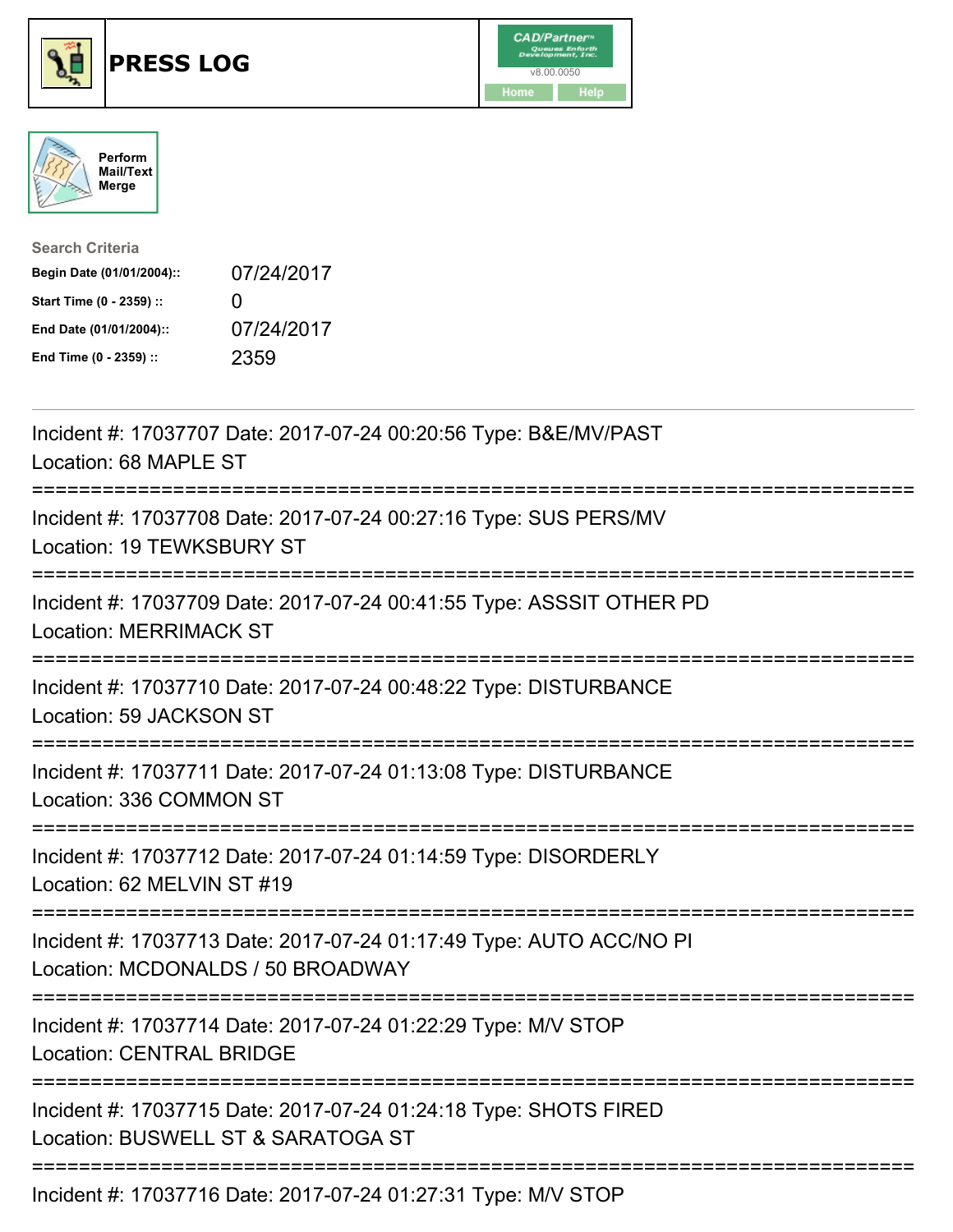| Location: BRADFORD ST & BROADWAY                                                                                                                            |
|-------------------------------------------------------------------------------------------------------------------------------------------------------------|
| Incident #: 17037717 Date: 2017-07-24 01:28:27 Type: AUTO ACC/NO PI<br>Location: 85 ESSEX ST                                                                |
| Incident #: 17037718 Date: 2017-07-24 01:30:11 Type: M/V STOP<br>Location: MERRIMACK ST & PARKER ST                                                         |
| Incident #: 17037719 Date: 2017-07-24 01:54:05 Type: ALARM/BURG<br>Location: LAWRENCE LAUNDRY CENTER / 298 LAWRENCE ST                                      |
| Incident #: 17037720 Date: 2017-07-24 01:57:48 Type: M/V STOP<br>Location: BROADWAY & FLORENCE ST<br>=====================                                  |
| Incident #: 17037721 Date: 2017-07-24 02:05:56 Type: UNWANTEDGUEST<br>Location: 66 MELVIN ST FL 2                                                           |
| Incident #: 17037722 Date: 2017-07-24 02:10:56 Type: FIGHT<br>Location: 77 S UNION ST                                                                       |
| Incident #: 17037723 Date: 2017-07-24 02:12:48 Type: NOISE ORD<br>Location: 102 TREMONT ST                                                                  |
| -------------------------------------<br>Incident #: 17037724 Date: 2017-07-24 02:22:37 Type: EXTRA SURVEIL<br>Location: HILTON OIL CO INC / 101 S UNION ST |
| Incident #: 17037725 Date: 2017-07-24 02:41:13 Type: M/V STOP<br>Location: AVON ST & JACKSON ST                                                             |
| Incident #: 17037726 Date: 2017-07-24 02:54:43 Type: TOW OF M/V<br>Location: SPEEDWAY / 615 BROADWAY                                                        |
| Incident #: 17037727 Date: 2017-07-24 02:55:05 Type: M/V STOP<br>Location: PLEASANT TER & PLEASANT ST                                                       |
| Incident #: 17037728 Date: 2017-07-24 02:59:12 Type: M/V STOP<br>Location: BROADWAY & CROSS ST                                                              |
| Incident #: 17037729 Date: 2017-07-24 03:00:47 Type: M/V STOP<br>Location: BROADWAY & CROSS ST                                                              |
|                                                                                                                                                             |

Incident #: 17037730 Date: 2017-07-24 03:04:37 Type: M/V STOP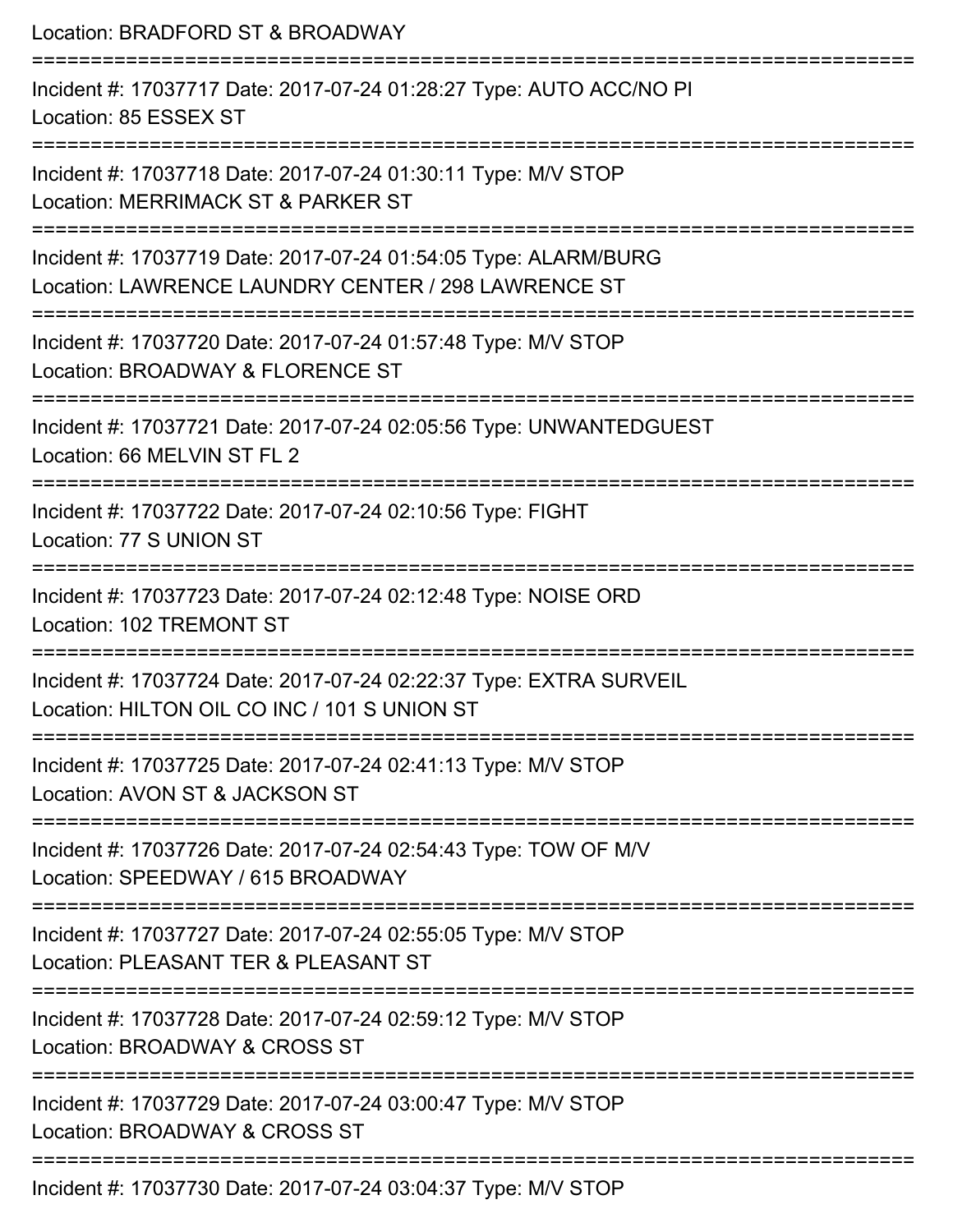| Incident #: 17037731 Date: 2017-07-24 03:10:13 Type: M/V STOP<br>Location: LAWRENCE ST & LOWELL ST  |
|-----------------------------------------------------------------------------------------------------|
| Incident #: 17037732 Date: 2017-07-24 03:14:26 Type: M/V STOP<br>Location: ANDOVER ST & NEWTON ST   |
| Incident #: 17037733 Date: 2017-07-24 03:15:40 Type: M/V STOP<br>Location: EASTSIDE ST & FERRY ST   |
| Incident #: 17037734 Date: 2017-07-24 05:02:25 Type: NOISE ORD<br>Location: 83 WEST ST FL 3         |
| Incident #: 17037735 Date: 2017-07-24 05:38:04 Type: ASSSIT OTHER PD<br>Location: 31 JACKSON ST     |
| Incident #: 17037736 Date: 2017-07-24 06:01:45 Type: M/V STOP<br>Location: MARKET & SALEM           |
| Incident #: 17037737 Date: 2017-07-24 07:00:09 Type: UNWANTEDGUEST<br>Location: 615 BROADWAY        |
| Incident #: 17037738 Date: 2017-07-24 07:07:07 Type: SUS PERS/MV<br>Location: BAILEY ST & PARKER ST |
| Incident #: 17037739 Date: 2017-07-24 07:12:41 Type: AUTO ACC/PI<br>Location: 121 OSGOOD ST         |
| Incident #: 17037740 Date: 2017-07-24 07:16:25 Type: PARK & WALK<br>Location: 0 BROADWAY            |
| Incident #: 17037743 Date: 2017-07-24 07:17:30 Type: CLOSE STREET<br>Location: BROADWAY & CROSS ST  |
| Incident #: 17037741 Date: 2017-07-24 07:17:54 Type: MEDIC SUPPORT<br>Location: 383 HAVERHILL ST    |
| Incident #: 17037742 Date: 2017-07-24 07:21:46 Type: SUS PERS/MV<br>Location: 16 GREEN ST           |
| Incident #: 17037744 Date: 2017-07-24 07:27:25 Type: CLOSE STREET                                   |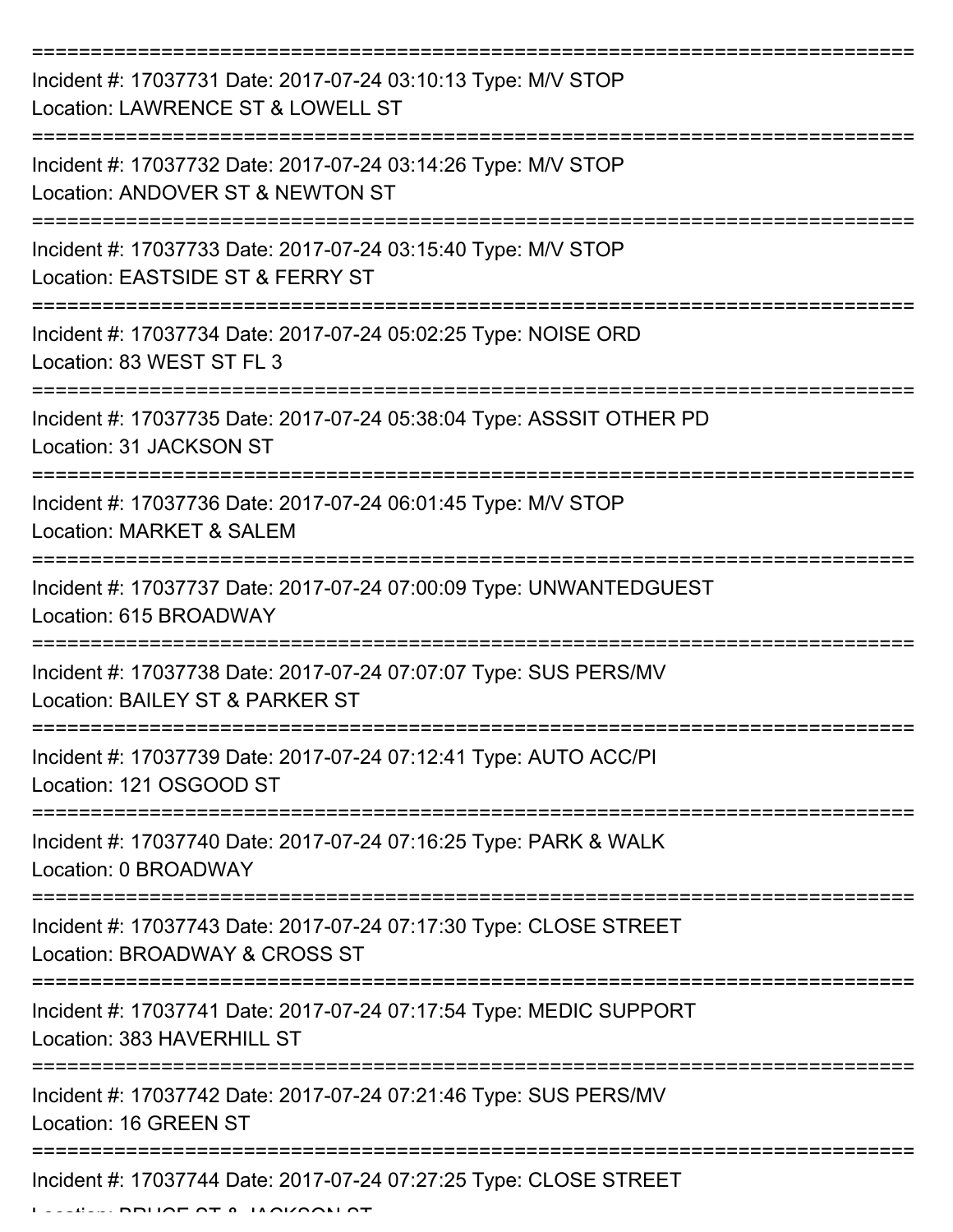| Incident #: 17037745 Date: 2017-07-24 07:28:26 Type: UNWANTEDGUEST<br>Location: 42 NORRIS ST             |
|----------------------------------------------------------------------------------------------------------|
| Incident #: 17037747 Date: 2017-07-24 07:36:26 Type: CLOSE STREET<br><b>Location: ELLIS &amp; NEWTON</b> |
| Incident #: 17037746 Date: 2017-07-24 07:38:01 Type: M/V STOP<br>Location: 169 LAWRENCE ST               |
| Incident #: 17037748 Date: 2017-07-24 07:44:41 Type: DOMESTIC/PROG<br>Location: 7 VINE ST                |
| Incident #: 17037749 Date: 2017-07-24 07:46:27 Type: VIO CITY ORD<br>Location: EXCHANGE ST & LAWRENCE ST |
| Incident #: 17037750 Date: 2017-07-24 07:55:14 Type: M/V STOP<br>Location: CARVER ST & SHATTUCK ST       |
| Incident #: 17037751 Date: 2017-07-24 08:00:47 Type: M/V STOP<br>Location: E HAVERHILL ST & OAK ST       |
| Incident #: 17037752 Date: 2017-07-24 08:38:36 Type: TEST QED<br>Location: 56 GROTON ST                  |
| Incident #: 17037753 Date: 2017-07-24 09:12:49 Type: PARK & WALK<br>Location: BRADFORD ST & BROADWAY     |
| Incident #: 17037754 Date: 2017-07-24 09:25:34 Type: MISSING PERS<br>Location: WALK-IN / 36 HAVERHILL ST |
| Incident #: 17037755 Date: 2017-07-24 09:33:13 Type: SHOPLIFTING<br>Location: SPEEDWAY / 615 BROADWAY    |
| Incident #: 17037756 Date: 2017-07-24 09:41:21 Type: B&E/PAST<br>Location: 73 WINTHROP AV                |
| Incident #: 17037757 Date: 2017-07-24 09:47:26 Type: M/V STOP<br>Location: 265 LOWELL ST                 |
| Incident #: 17037758 Date: 2017-07-24 09:57:26 Type: WARRANT SERVE                                       |

Location: A AVON ST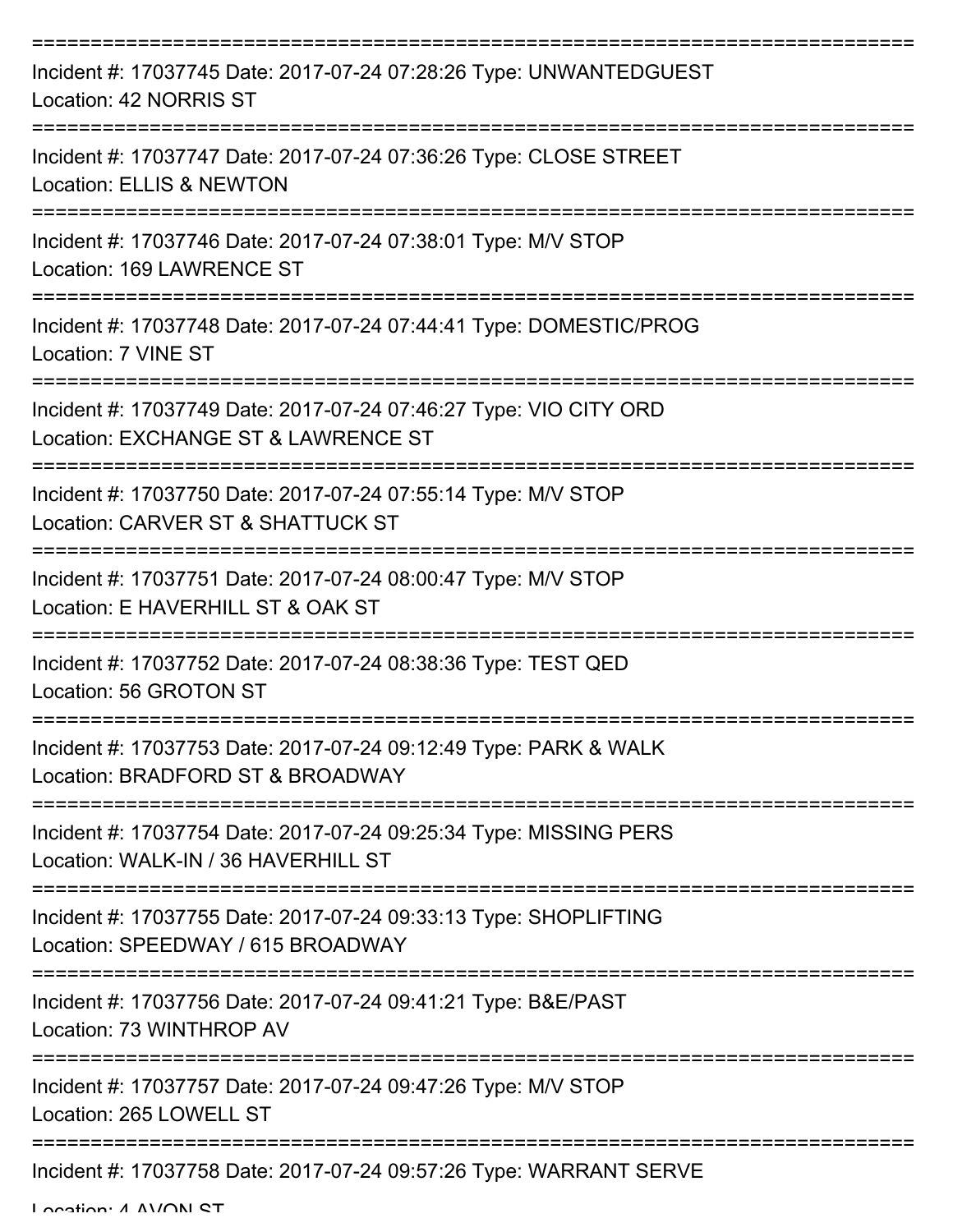| Incident #: 17037759 Date: 2017-07-24 09:59:34 Type: WARRANT SERVE<br>Location: 100 MANCHESTER ST     |
|-------------------------------------------------------------------------------------------------------|
| Incident #: 17037760 Date: 2017-07-24 10:02:35 Type: M/V STOP<br>Location: 22 CHARDON                 |
| Incident #: 17037761 Date: 2017-07-24 10:05:51 Type: CK WELL BEING<br>Location: 364 SALEM ST          |
| Incident #: 17037763 Date: 2017-07-24 10:07:01 Type: SEIZED PROP<br>Location: 93 SARATOGA ST          |
| Incident #: 17037762 Date: 2017-07-24 10:08:00 Type: TOW OF M/V<br>Location: 1 COMMONWEALTH DR        |
| Incident #: 17037764 Date: 2017-07-24 10:27:58 Type: LIC PLATE STO<br>Location: 15 MCAULIFFE AV       |
| Incident #: 17037765 Date: 2017-07-24 10:33:56 Type: LOCKOUT<br>Location: 53 MARBLE AV                |
| Incident #: 17037766 Date: 2017-07-24 10:35:08 Type: GUN CALL<br>Location: 137 LAWRENCE ST            |
| Incident #: 17037767 Date: 2017-07-24 10:52:15 Type: MAN DOWN<br>Location: 140 WEST ST                |
| Incident #: 17037768 Date: 2017-07-24 11:06:17 Type: SUS PERS/MV<br>Location: 380 BROADWAY            |
| Incident #: 17037769 Date: 2017-07-24 11:18:30 Type: M/V STOP<br>Location: DURHAM ST & S BROADWAY     |
| Incident #: 17037770 Date: 2017-07-24 11:21:24 Type: B&E/MV/PAST<br>Location: 271 COLONIAL RD         |
| Incident #: 17037771 Date: 2017-07-24 11:33:49 Type: NEIGHBOR PROB<br>Location: 75 BROOKFIELD ST FL 3 |
| Incident #: 17037772 Date: 2017-07-24 11:46:33 Type: SUS PERS/MV<br>Location: FRANKLIN ST & LOWELL ST |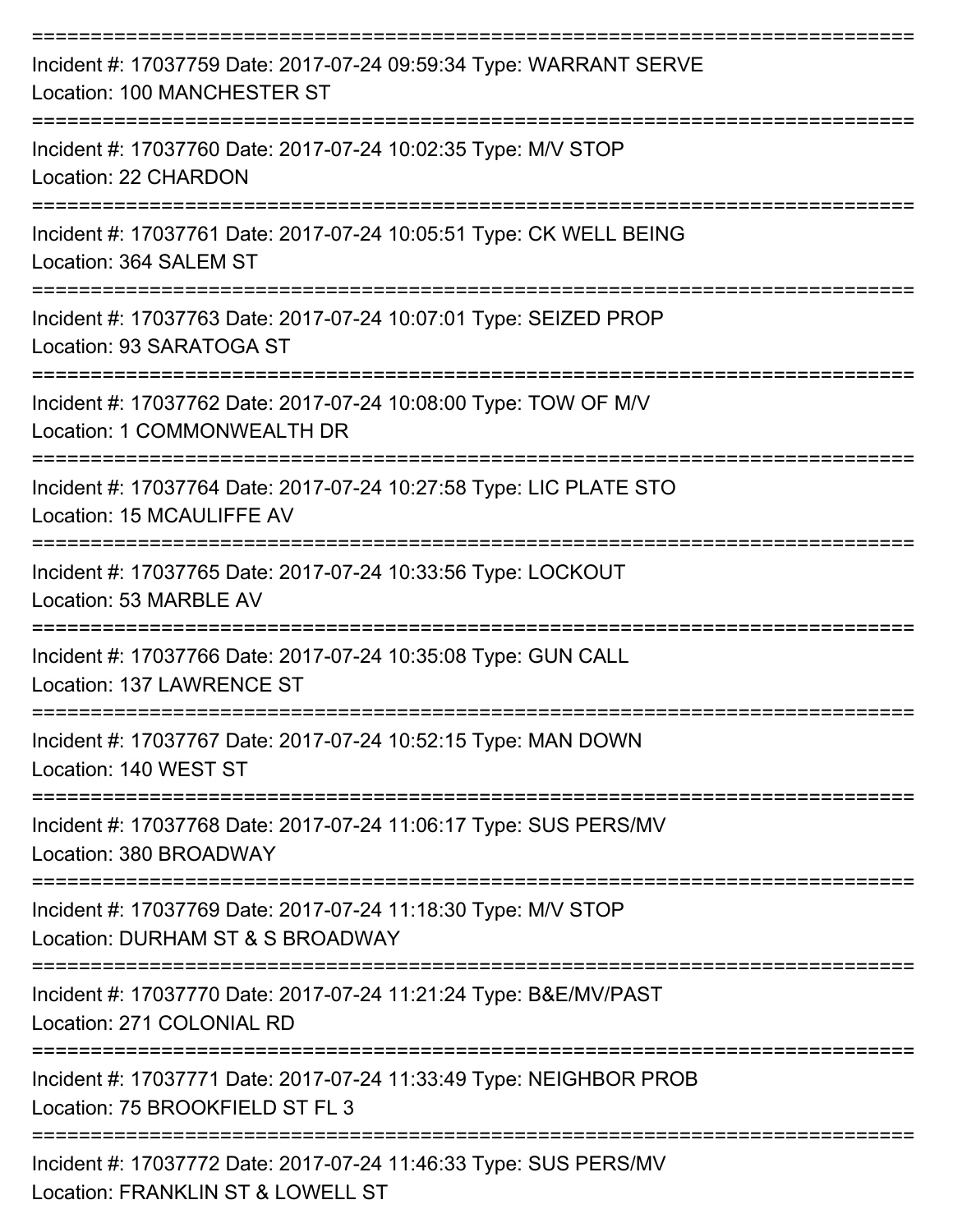| Incident #: 17037773 Date: 2017-07-24 11:53:24 Type: DOMESTIC/PAST<br>Location: 258 S UNION FL 2                                   |
|------------------------------------------------------------------------------------------------------------------------------------|
| =====================================<br>Incident #: 17037774 Date: 2017-07-24 12:01:50 Type: M/V STOP<br>Location: 11 LAWRENCE ST |
| Incident #: 17037775 Date: 2017-07-24 12:07:15 Type: A&B PAST<br>Location: WALK-IN / 258 S UNION ST                                |
| Incident #: 17037776 Date: 2017-07-24 12:18:21 Type: MEDIC SUPPORT<br>Location: 120 MYRTLE ST FL 1ST FL                            |
| Incident #: 17037777 Date: 2017-07-24 12:28:02 Type: AUTO ACC/UNK PI<br>Location: 342 BROADWAY                                     |
| Incident #: 17037778 Date: 2017-07-24 12:33:56 Type: NOTIFICATION<br>Location: 90 SUMMER ST                                        |
| Incident #: 17037779 Date: 2017-07-24 12:50:26 Type: NOTIFICATION<br>Location: 8 GARFIELD ST                                       |
| Incident #: 17037780 Date: 2017-07-24 12:53:14 Type: HIT & RUN M/V<br>Location: 71 DUCKETT AV                                      |
| Incident #: 17037781 Date: 2017-07-24 12:56:01 Type: FRAUD<br>Location: 1 GENERAL ST                                               |
| Incident #: 17037782 Date: 2017-07-24 13:03:25 Type: DRUG VIO<br>Location: KNOX ST & THORNDIKE ST                                  |
| Incident #: 17037783 Date: 2017-07-24 13:10:22 Type: LARCENY/PAST<br>Location: 760 S UNION ST                                      |
| Incident #: 17037784 Date: 2017-07-24 13:47:25 Type: MEDIC SUPPORT<br>Location: 475 BROADWAY #6                                    |
| Incident #: 17037785 Date: 2017-07-24 14:20:23 Type: AUTO ACC/NO PI<br>Location: BANK OF AMERICA / 257 ESSEX ST                    |
| Incident #: 17037788 Date: 2017-07-24 14:48:18 Type: FRAUD<br>Location: 360 MERRIMACK ST                                           |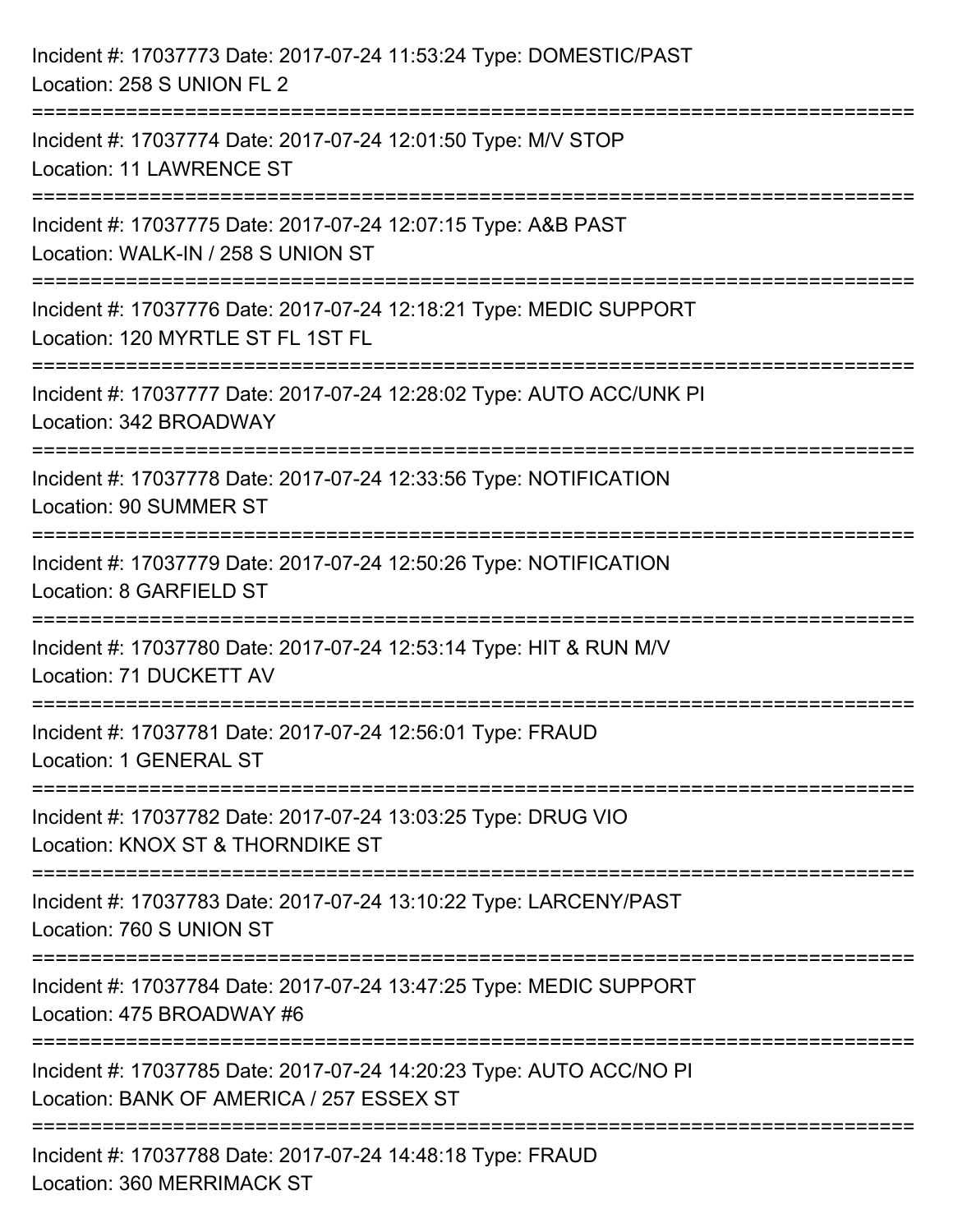| Incident #: 17037786 Date: 2017-07-24 14:48:24 Type: INVEST CONT<br>Location: 120 BROADWAY                      |
|-----------------------------------------------------------------------------------------------------------------|
| Incident #: 17037787 Date: 2017-07-24 14:49:06 Type: M/V STOP<br>Location: AMESBURY ST & LEBANON ST             |
| Incident #: 17037789 Date: 2017-07-24 14:52:12 Type: HIT & RUN M/V<br>Location: 280 MERRIMACK ST                |
| Incident #: 17037790 Date: 2017-07-24 14:57:12 Type: 911 HANG UP<br>Location: 52 BERNARD AV                     |
| Incident #: 17037792 Date: 2017-07-24 14:59:54 Type: KEEP PEACE<br>Location: 42 NORRIS ST                       |
| Incident #: 17037791 Date: 2017-07-24 15:00:33 Type: INVEST CONT<br>Location: 427 LOWELL ST                     |
| Incident #: 17037793 Date: 2017-07-24 15:02:03 Type: INVEST CONT<br>Location: 95 SARATOGA ST                    |
| Incident #: 17037794 Date: 2017-07-24 15:08:39 Type: AUTO ACC/NO PI<br>Location: 32 ERVING AV                   |
| Incident #: 17037795 Date: 2017-07-24 15:14:04 Type: AUTO ACC/NO PI<br><b>Location: 90 SAUNDERS ST</b>          |
| Incident #: 17037797 Date: 2017-07-24 15:20:16 Type: B&E/MV/PAST<br>Location: 271 COLONIAL RD                   |
| Incident #: 17037796 Date: 2017-07-24 15:21:28 Type: AUTO ACC/NO PI<br>Location: 75 MANCHESTER ST               |
| Incident #: 17037798 Date: 2017-07-24 15:27:49 Type: SUS PERS/MV<br>Location: ESSEX ST & WARREN ST<br>========= |
| Incident #: 17037799 Date: 2017-07-24 15:40:17 Type: LIC PLATE STO<br>Location: 55 AUBURN ST #A                 |
| Incident #: 17037800 Date: 2017-07-24 15:53:03 Type: M/V STOP<br>Location: 38 MELROSE ST                        |

===========================================================================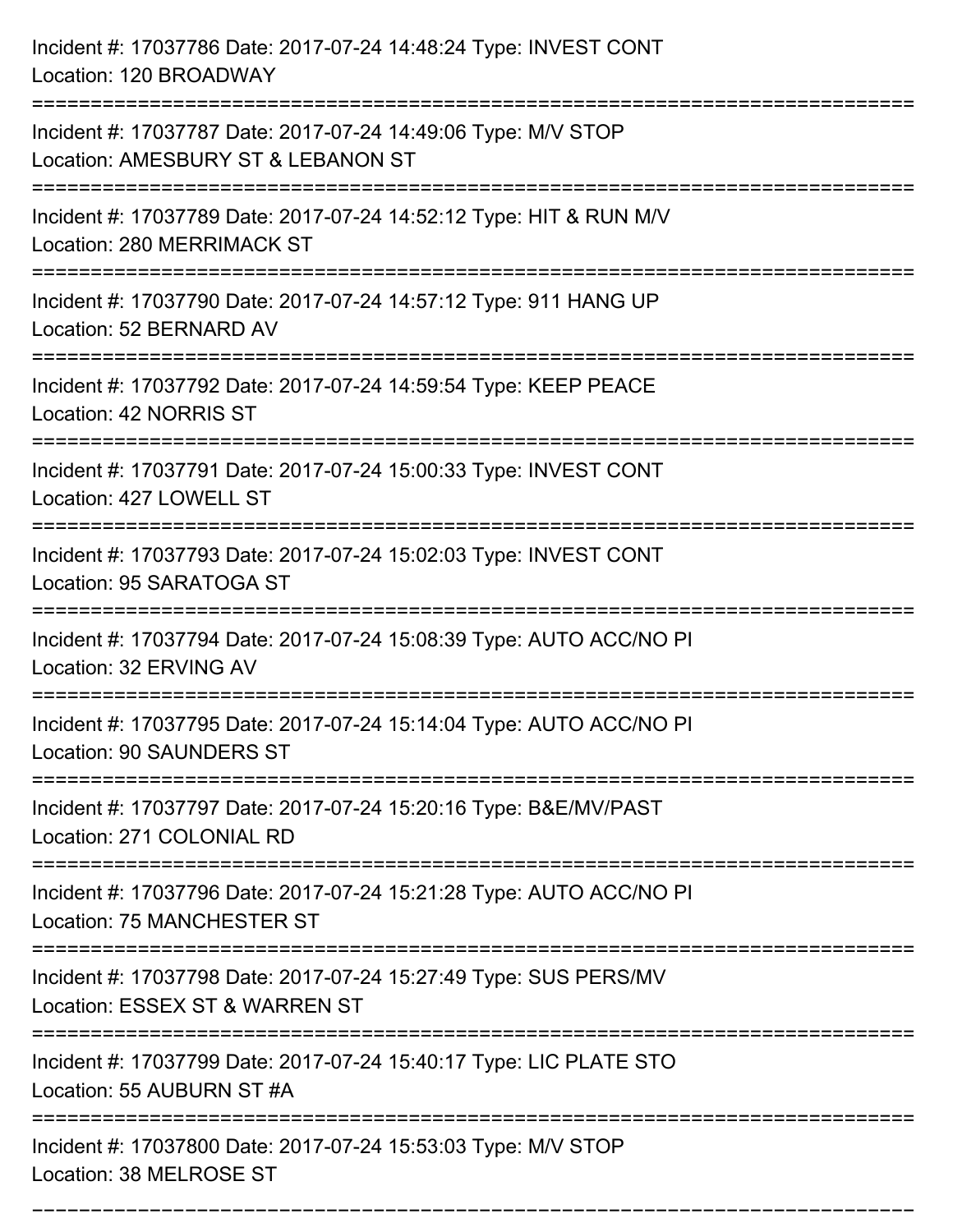| Incident #: 17037802 Date: 2017-07-24 15:55:46 Type: M/V STOP<br>Location: AMESBURY ST & CANAL ST<br>===========================        |
|-----------------------------------------------------------------------------------------------------------------------------------------|
| Incident #: 17037801 Date: 2017-07-24 15:56:01 Type: M/V STOP<br>Location: 9 HANCOCK ST                                                 |
| Incident #: 17037803 Date: 2017-07-24 15:56:23 Type: M/V STOP<br>Location: HAVERHILL ST & NEWBURY ST<br>==============================  |
| Incident #: 17037804 Date: 2017-07-24 15:57:08 Type: M/V STOP<br>Location: 50 BROADWAY<br>-----------------------------------           |
| Incident #: 17037806 Date: 2017-07-24 15:57:42 Type: M/V STOP<br>Location: MARKET ST & PARKER ST                                        |
| Incident #: 17037805 Date: 2017-07-24 15:57:45 Type: M/V STOP<br>Location: BRADFORD ST & HAMPSHIRE ST<br>============================== |
| Incident #: 17037807 Date: 2017-07-24 16:03:14 Type: A&B PAST<br>Location: 335 PARK ST #10B                                             |
| Incident #: 17037809 Date: 2017-07-24 16:07:06 Type: NOISE ORD<br><b>Location: 1 CAULKINS CT</b>                                        |
| Incident #: 17037808 Date: 2017-07-24 16:07:26 Type: M/V STOP<br>Location: BODWELL ST & GREENWOOD ST                                    |
| Incident #: 17037810 Date: 2017-07-24 16:09:38 Type: M/V STOP<br>Location: KATHERINE ST & WOODLAND ST                                   |
| Incident #: 17037811 Date: 2017-07-24 16:11:00 Type: DOMESTIC/PROG<br>Location: 10 TENNEY ST #10B                                       |
| Incident #: 17037812 Date: 2017-07-24 16:19:51 Type: CK WELL BEING<br>Location: 249 FARNHAM ST FL 2NDFL                                 |
| Incident #: 17037813 Date: 2017-07-24 16:40:27 Type: UNWANTEDGUEST<br>Location: 20 DAISY ST                                             |
| Incident #: 17037814 Date: 2017-07-24 16:41:01 Type: LOST PROPERTY<br>Location: 543 HAMPSHIRE ST                                        |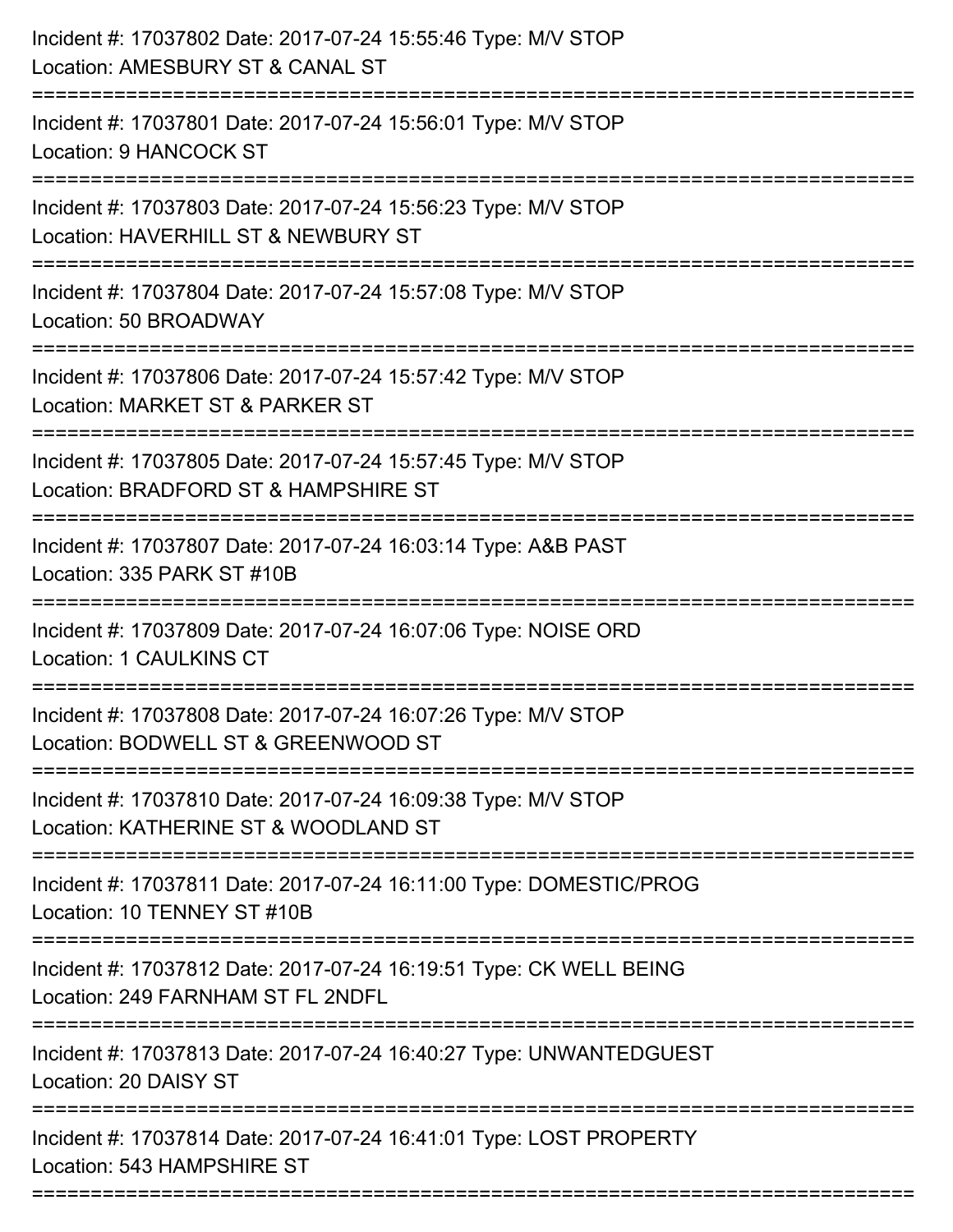Location: BROADWAY & MANCHESTER =========================================================================== Incident #: 17037816 Date: 2017-07-24 17:14:22 Type: UNWANTEDGUEST Location: 43 BROOKFIELD ST =========================================================================== Incident #: 17037817 Date: 2017-07-24 17:25:33 Type: AUTO ACC/NO PI Location: CROSBY ST & S BROADWAY =========================================================================== Incident #: 17037818 Date: 2017-07-24 17:25:45 Type: AUTO ACC/UNK PI Location: AUBURN ST & FAIRMONT ST =========================================================================== Incident #: 17037819 Date: 2017-07-24 17:27:54 Type: MEDIC SUPPORT Location: CENTRAL BRIDGE / 0 MERRIMACK ST =========================================================================== Incident #: 17037820 Date: 2017-07-24 17:36:27 Type: AMBULANCE ASSSI Location: 45 SULLIVAN AV #21 =========================================================================== Incident #: 17037821 Date: 2017-07-24 17:47:43 Type: AUTO ACC/NO PI Location: WATER & JORDAN =========================================================================== Incident #: 17037822 Date: 2017-07-24 17:57:25 Type: DISTURBANCE Location: 137 LAWRENCE ST #1 =========================================================================== Incident #: 17037823 Date: 2017-07-24 18:02:09 Type: UNWANTEDGUEST Location: 39 KNOX ST FL 3 =========================================================================== Incident #: 17037824 Date: 2017-07-24 18:06:35 Type: INVEST CONT Location: 60 ISLAND ST =========================================================================== Incident #: 17037825 Date: 2017-07-24 18:22:32 Type: INVEST CONT Location: 616 ESSEX ST =========================================================================== Incident #: 17037826 Date: 2017-07-24 18:23:21 Type: M/V STOP Location: GARDEN ST & JACKSON ST =========================================================================== Incident #: 17037827 Date: 2017-07-24 18:28:06 Type: DOMESTIC/PROG Location: 249 FARNHAM ST =========================================================================== Incident #: 17037828 Date: 2017-07-24 18:34:13 Type: M/V STOP Location: HAMPSHIRE ST & LOWELL ST ===========================================================================

Incident #: 17037829 Date: 2017 07 24 18:40:55 Type: NOISE ORD.<br>.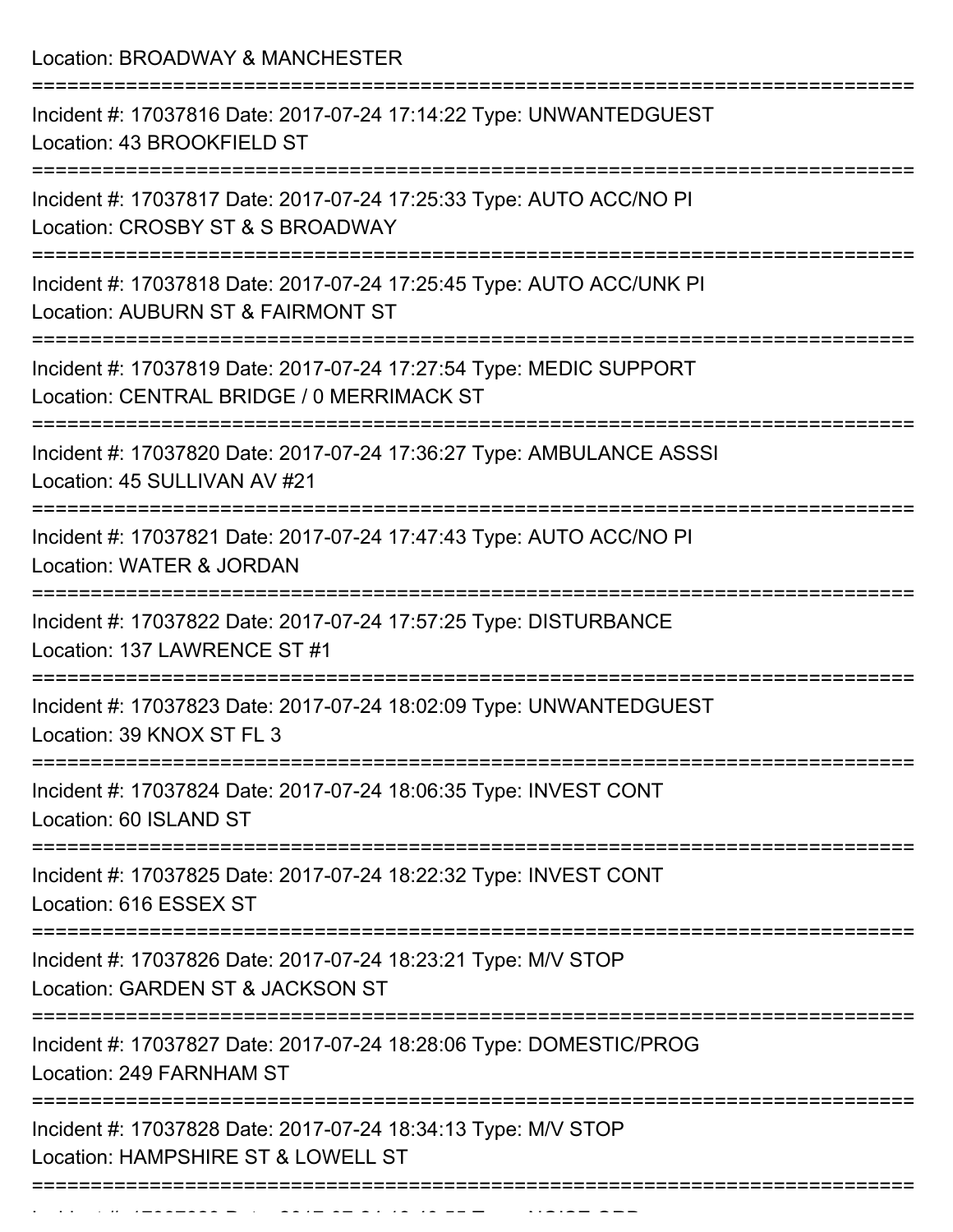Location: 25 KATHERINE ST =========================================================================== Incident #: 17037830 Date: 2017-07-24 18:54:37 Type: M/V STOP Location: 12 KATHERINE ST =========================================================================== Incident #: 17037831 Date: 2017-07-24 19:11:26 Type: NOTIFICATION Location: 40 MONTGOMERY ST =========================================================================== Incident #: 17037832 Date: 2017-07-24 19:14:51 Type: ALARM/BURG Location: 354 MERRIMACK ST =========================================================================== Incident #: 17037833 Date: 2017-07-24 19:19:32 Type: MV/BLOCKING Location: 77 BUTLER ST =========================================================================== Incident #: 17037835 Date: 2017-07-24 19:43:32 Type: FRAUD Location: 83 WEST ST =========================================================================== Incident #: 17037834 Date: 2017-07-24 19:45:01 Type: HIT & RUN M/V Location: BARNARD RD & MT VERNON ST =========================================================================== Incident #: 17037836 Date: 2017-07-24 19:57:12 Type: NOISE ORD Location: 25 KATHERINE ST =========================================================================== Incident #: 17037837 Date: 2017-07-24 19:59:07 Type: SUICIDE ATTEMPT Location: OXFORD ST & ESSEX ST =========================================================================== Incident #: 17037838 Date: 2017-07-24 20:00:33 Type: WARRANT SERVE Location: 8 DIAMOND ST #12 =========================================================================== Incident #: 17037839 Date: 2017-07-24 20:02:24 Type: ALARM/BURG Location: 660 S UNION ST =========================================================================== Incident #: 17037840 Date: 2017-07-24 20:06:00 Type: CK WELL BEING Location: 247 FARNHAM ST =========================================================================== Incident #: 17037841 Date: 2017-07-24 20:10:39 Type: MV/BLOCKING Location: 37 WOODLAND ST =========================================================================== Incident #: 17037842 Date: 2017-07-24 20:22:02 Type: INVEST CONT Location: AMESBURY ST & CANAL ST

==============================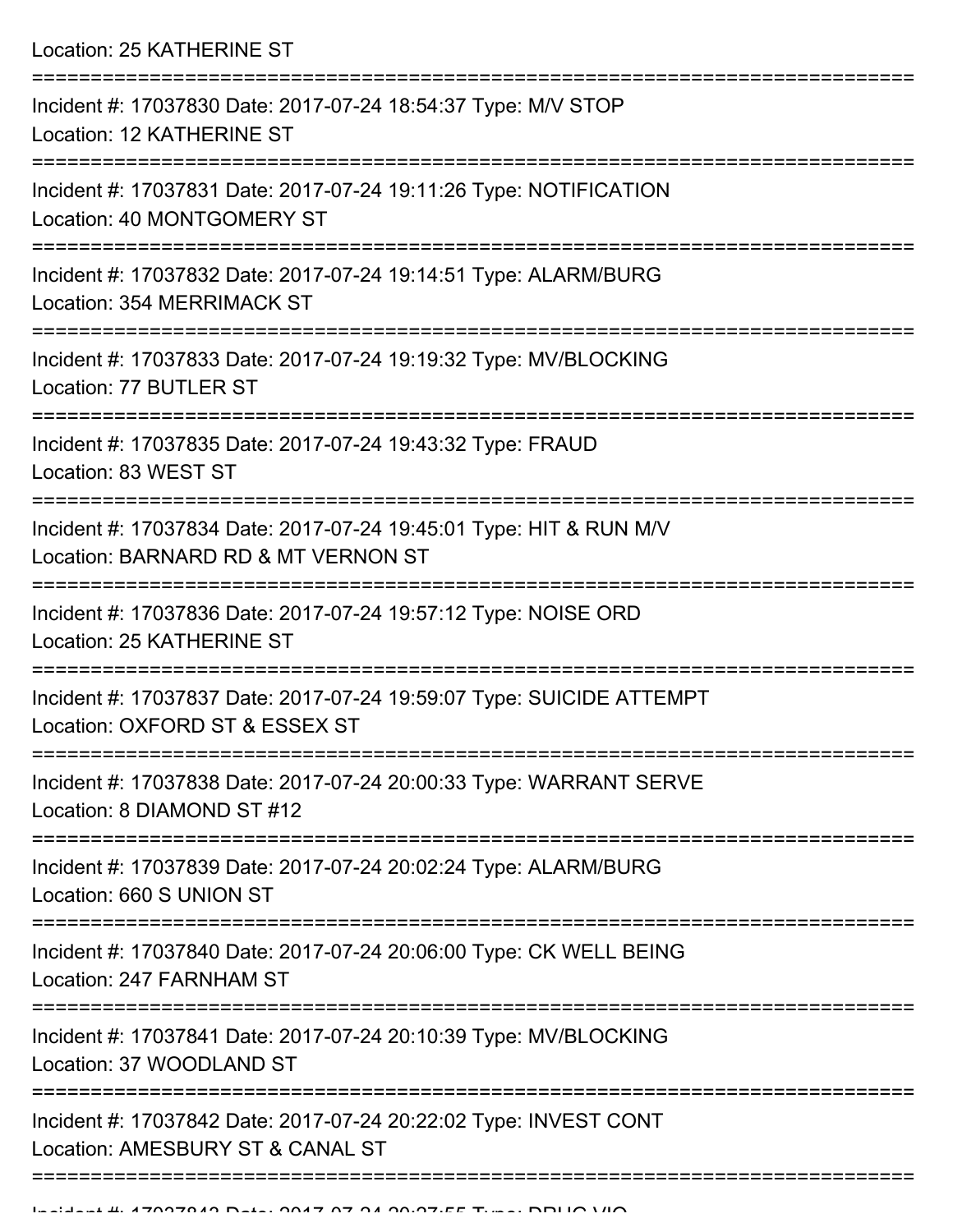Location: 700 ESSEX ST

| Incident #: 17037844 Date: 2017-07-24 21:01:02 Type: AUTO ACC/NO PI<br>Location: TD BANKNORTH MA / 450 ESSEX ST |
|-----------------------------------------------------------------------------------------------------------------|
| Incident #: 17037845 Date: 2017-07-24 21:21:44 Type: M/V STOP<br>Location: PARKER ST & SALEM ST                 |
| Incident #: 17037846 Date: 2017-07-24 21:24:11 Type: DOMESTIC/PAST<br>Location: 103 BUNKERHILL ST               |
| Incident #: 17037847 Date: 2017-07-24 21:32:20 Type: NEIGHBOR PROB<br>Location: 36 NEWTON ST                    |
| Incident #: 17037848 Date: 2017-07-24 21:47:34 Type: UNWANTEDGUEST<br>Location: 169 LAWRENCE ST FL 1            |
| Incident #: 17037849 Date: 2017-07-24 22:00:01 Type: M/V STOP<br>Location: LEXINGTON ST & PARK ST               |
| Incident #: 17037850 Date: 2017-07-24 22:06:35 Type: M/V STOP<br>Location: EMMETT ST & NEWTON ST                |
| Incident #: 17037852 Date: 2017-07-24 22:22:18 Type: MAN DOWN<br>Location: 198 ESSEX ST                         |
| Incident #: 17037851 Date: 2017-07-24 22:22:47 Type: DISTURBANCE<br>Location: 90 BEACON ST                      |
| Incident #: 17037853 Date: 2017-07-24 22:25:17 Type: HIT & RUN M/V<br>Location: 29 WHITMAN ST                   |
| Incident #: 17037854 Date: 2017-07-24 22:27:33 Type: DOMESTIC/PAST<br>Location: 3 BAILEY ST FL 3                |
| Incident #: 17037855 Date: 2017-07-24 22:34:12 Type: 209A/VIOLATION<br>Location: 143 BERKELEY ST #2             |
| Incident #: 17037857 Date: 2017-07-24 22:48:41 Type: SHOTS FIRED<br>Location: 27 SPRINGFIELD ST                 |
| Incident #: 17037856 Date: 2017-07-24 22:48:45 Type: SUS PERS/MV                                                |